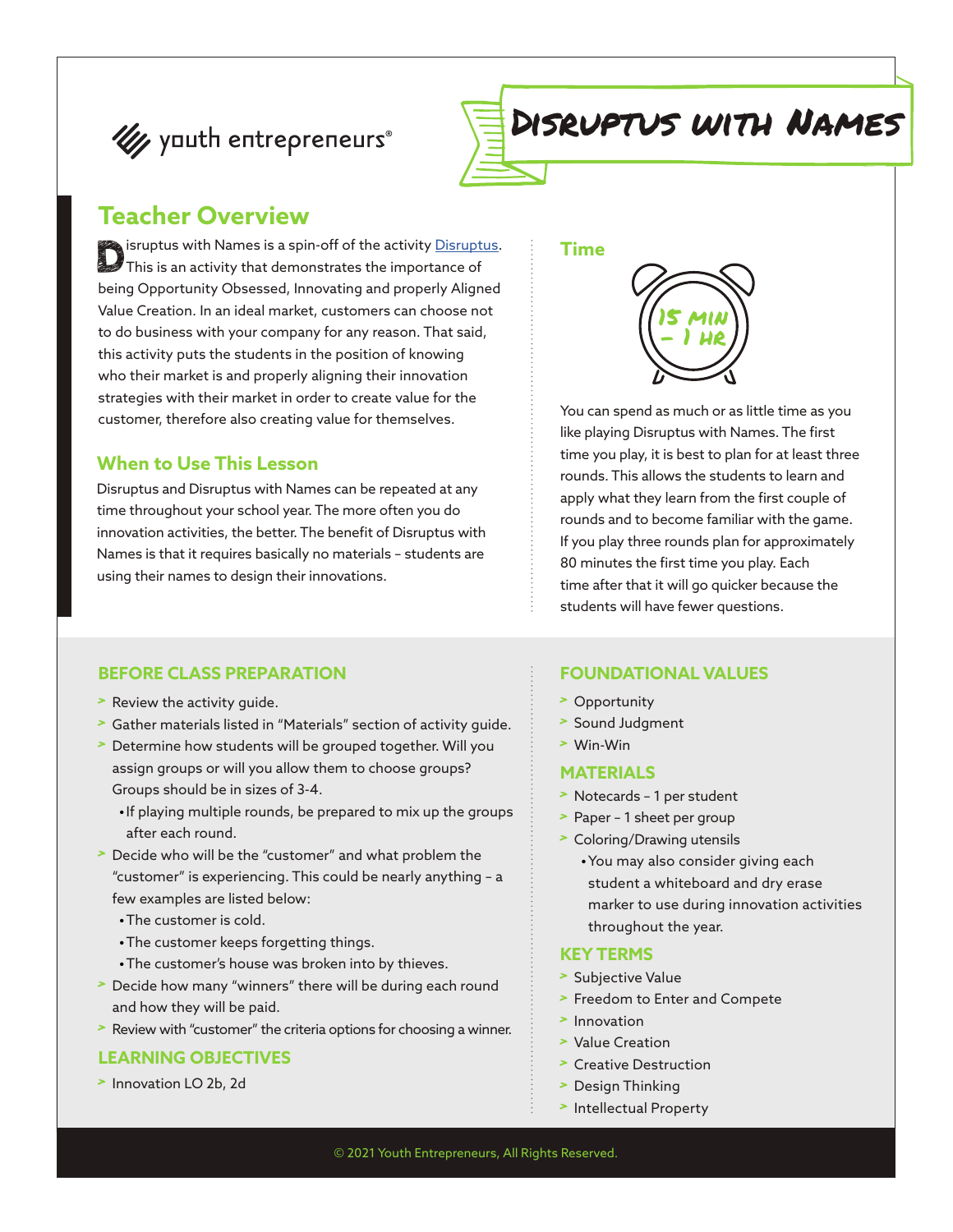## **ACTIVITY INTRODUCTION**

- > Share with students that today they will be owning a R&D (Research and Development) firm whose job is to bring innovative new products to market.
- > Divide students into groups of 3-4.
- > Allow each group 3 minutes to name their companies.
	- **•** This sets the foundation for ownership over their ideas and the outcomes of their work.
	- **•** Choose someone who will pitch their product to the customer.
	- **•** If you are using bonds, distribute YE Bonds to each group (1 bond per group member) and ask that they put their first and last names on the bonds.
- > Ask the customer to think of their problem to share with the R&D firms.
- > Distribute innovation (drawing) materials to each group.
- > Pro tip For the first round or two, don't prompt students to ask questions of you/the customer. Observe which students catch on to the importance of knowing the customer and reward accordingly with YE currency during the debrief when the 'ah-ha' moments occur.

### **ACTIVITY DIRECTIONS**

- > Present to students that they will be designing a new product for the customer by using the FIRST letter of their LAST name. For example, if your student's name is Joe Smith, they will use the letter "S." Repeat this as students will inevitably still use the wrong letter when ideating.
- > Once they have identified their letter, share with students that they will next choose a noun or object starting with that same letter. For example, Smith begins with "S" and Joe chose "Skunk."
- > Once each student has chosen a noun, they will then ideate what kind of product/service they can create with their collective nouns to solve the problem for their customer. For example, Joe Smith chose skunk; Kathy Tooney chose tools, and Chad Corriher chose coffee. That group would ideate a product that involves skunks, tools, and coffee to meet the needs of the customer.
- > Give students 5 minutes (or change this per your discretion) to develop/innovate their product.
- > After 5 minutes, each team will have 1 minute (or longer per your discretion) to pitch their product to the rest of the market.
	- **•** Explain that there will be no Q&A for pitches.
- > After each group has pitched, the customer will choose a winning prototype. They will need to consider not only the design but also how well it met their needs as the customer. Also, consider giving feedback about their quality of pitching. Did they make eye contact? Was the pitch engaging? Did they identify the problem and solution for the customer?
- > Continue playing additional rounds and mixing up the groups if time allows.
- > ProTip: In subsequent rounds, continue to innovate the game. Consider adapting to using the first letter of their first name instead of their last name, select (or have students choose) a different customer, etc. Be creative!

#### **NOTES**